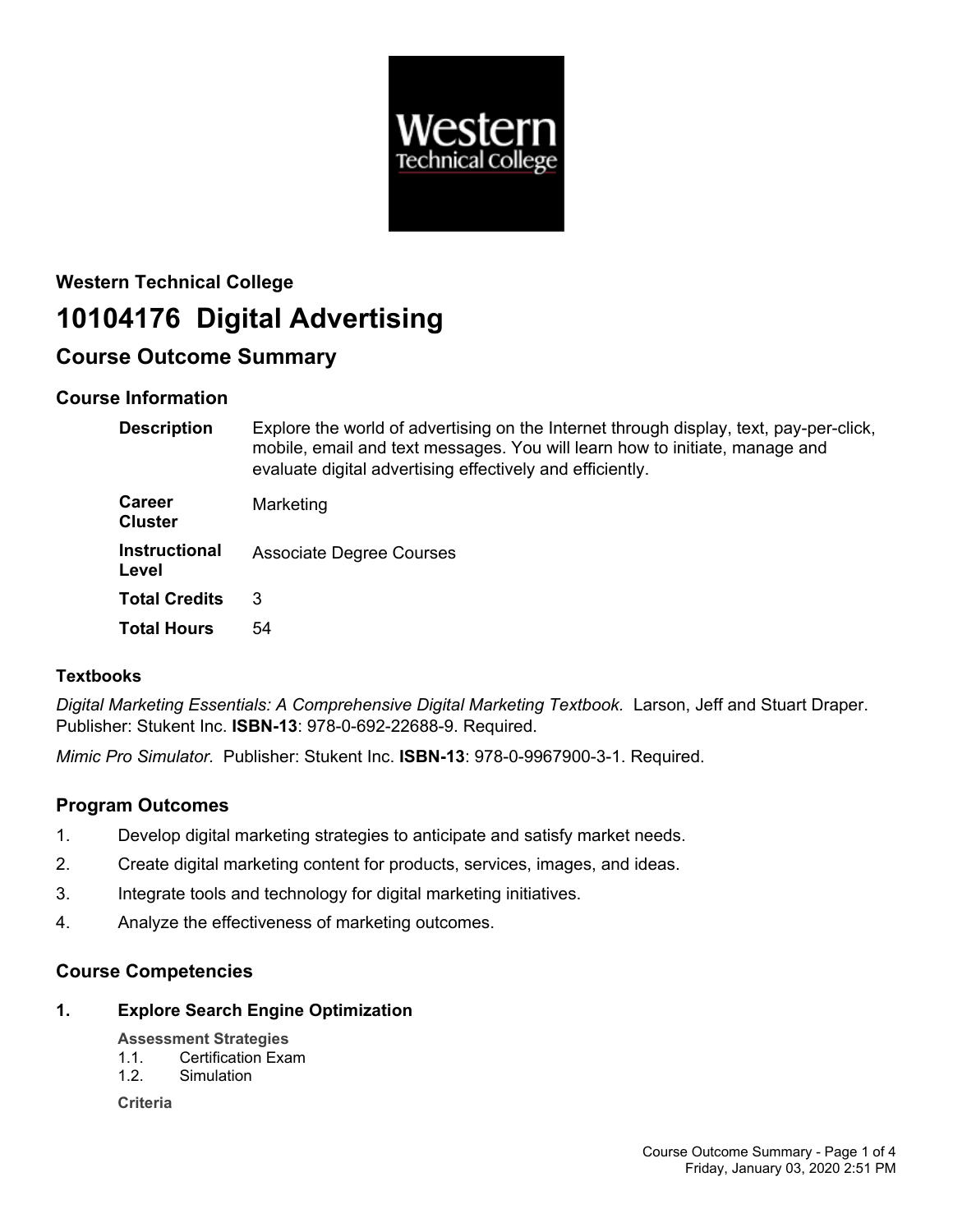#### *You will know you are successful when*

- 1.1. you identify the tools available for key word identification.
- 1.2. you apply the tools for key word identification.

#### **Learning Objectives**

- 1.a. Discuss the theory of search engine algorithms.
- 1.b. Investigate the current best practices for search engine optimization.
- 1.c. Identify ways to keep current with the nuances of search engine optimization.
- 1.d. Choose the best keywords for existing web site.

### **2. Integrate paid search advertising on a web site.**

#### **Assessment Strategies**

- 2.1. Certification Exam
- 2.2. Simulation

#### **Criteria**

#### *You will know you are successful when*

- 2.1. you choose key words to accomplish marketing goals.
- 2.2. you create landing pages based on key words.
- 2.3. you create a paid ad based on key words.
- 2.4. you develop content based on key words.

#### **Learning Objectives**

- 2.a. Review paid search advertising.
- 2.b. Prepare advertisements for keywords.
- 2.c. Implement paid advertising campaign
- 2.d. Examine results of advertising campaign.
- 2.e. Implement changes to advertising campaign
- 2.f. Explain how paid search advertising can increase visits and/or conversations on a website.

#### **3. Examine internet advertising tools.**

#### **Assessment Strategies**

- 3.1. Certification exam
- 3.2. Simulation

#### **Criteria**

#### *You will know you are successful when*

- 3.1. you take the Google Ad Fundamentals Certification.
- 3.2. you apply knowledge through the Mimic Pro simulation.

#### **Learning Objectives**

- 3.a. Review internet advertising tools.
- 3.b. Review internet advertising strategies.
- 3.c. Describe the role of display/banner, Social Media and Mobile ads
- 3.d. Choose the best internet advertising tools to meet your strategy.
- 3.e. Investigate tools through the Google Ad Fundamentals certification course.

#### **4. Explore digital advertising via email.**

#### **Assessment Strategies**

- 4.1. Certification Exam
- 4.2. Simulation

#### **Criteria**

#### *You will know you are successful when*

- 4.1. you take the HubSpot Email Marketing certification exam.
- 4.2. you apply knowledge through the Mimic Pro simulation.
- 4.3. you create a paid search ad based on established goal.
- 4.4. you review analytics.
- 4.5. you make revisions as needed.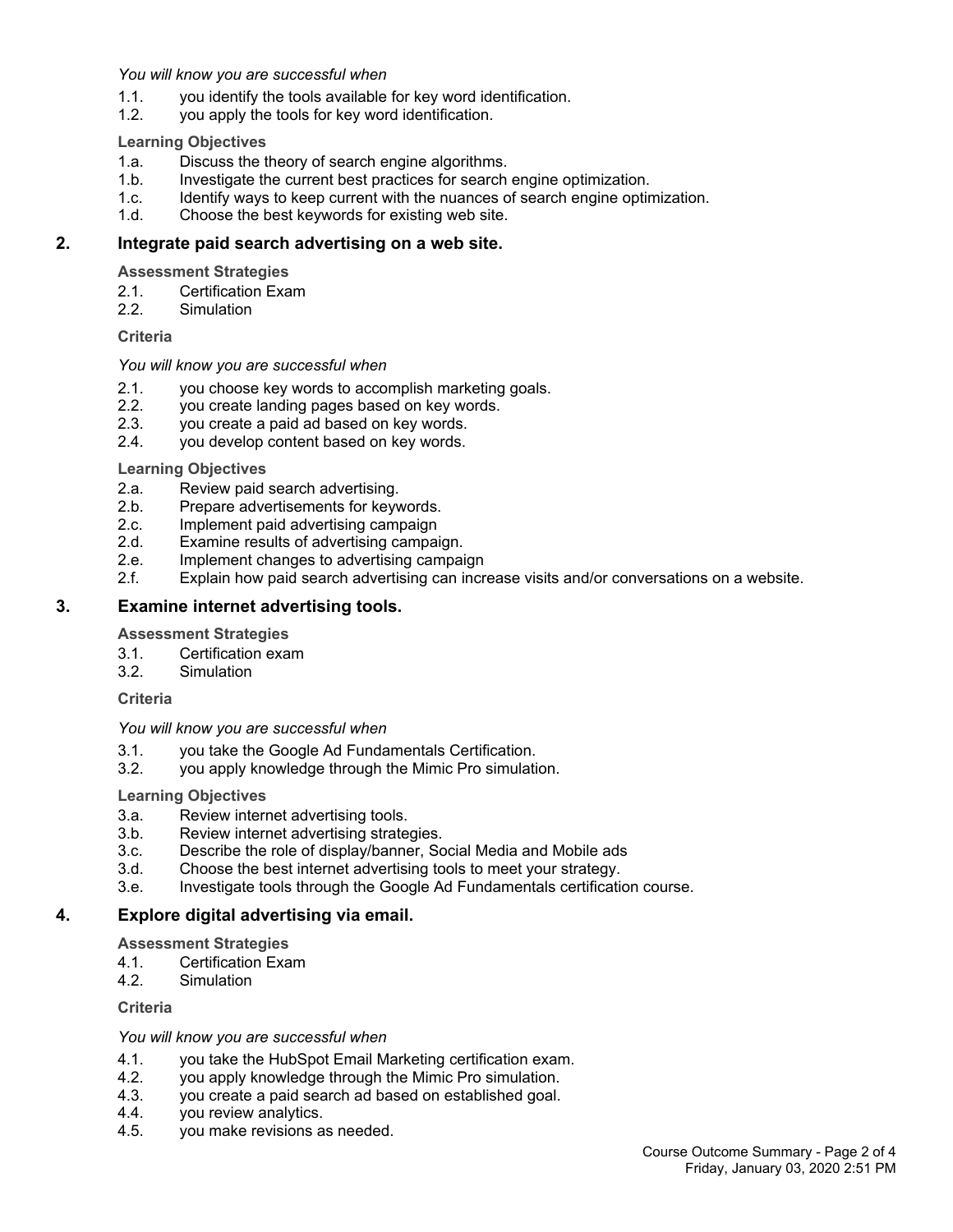4.6. you achieve the goal as established in MimicPro.

#### **Learning Objectives**

- 4.a. Review email list sources.
- 4.b. Explore methods for acquiring an email list.
- 4.c. Explore the CAN-SPAM act.
- 4.d. Discuss email marketing regulations and their implications.
- 4.e. Explore the HubSpot Email Marketing certification.

#### **5. Prepare an email campaign for a product or service.**

#### **Assessment Strategies**

- 5.1. Certification Exam
- 5.2. Simulation

#### **Criteria**

#### *You will know you are successful when*

- 5.1. you apply knowledge through Mimic Pro simulation.
- 5.2. you take the HubSpot Email marketing certification exam.
- 5.3. you create an email based on established goal.
- 5.4. you review analytics.
- 5.5. you make revisions as needed.
- 5.6. you achieve the goal as established in MimicPro.

#### **Learning Objectives**

- 5.a. Identify list sourcing, email delivery and basic email construction.
- 5.b. Compare email software tools.
- 5.c. Explore email software functionality.
- 5.d. Implement email for campaign.
- 5.e. Interpret email campaign results.
- 5.f. Apply changes to email campaign

### **6. Prepare landing pages for each marketing campaign tool.**

#### **Assessment Strategies**

- 6.1. Certification Exam<br>6.2. Simulation
- **Simulation**

#### **Criteria**

#### *You will know you are successful when*

- 6.1. you apply knowledge through Mimic Pro simulation.
- 6.2. you create landing page based on established goal.
- 6.3. you review analytics.
- 6.4. you make revisions as needed.
- 6.5. you achieve the goal as established in MimicPro.

#### **Learning Objectives**

- 6.a. Review landing page best practices.
- 6.b. Illustrate landing pages for each chosen tool.
- 6.c. Determine location and navigation structure.

## **7. Explore online reputation management.**

## **Assessment Strategies**

- 7.1. Certification Exam
- 7.2. Simulation

## **Criteria**

## *You will know you are successful when*

- 7.1. you maintain consistency in messages throughout campaigns.<br>7.2. vou use honest and ethical practices.
- you use honest and ethical practices.
- 7.3. you follow laws and regulations for the industry.